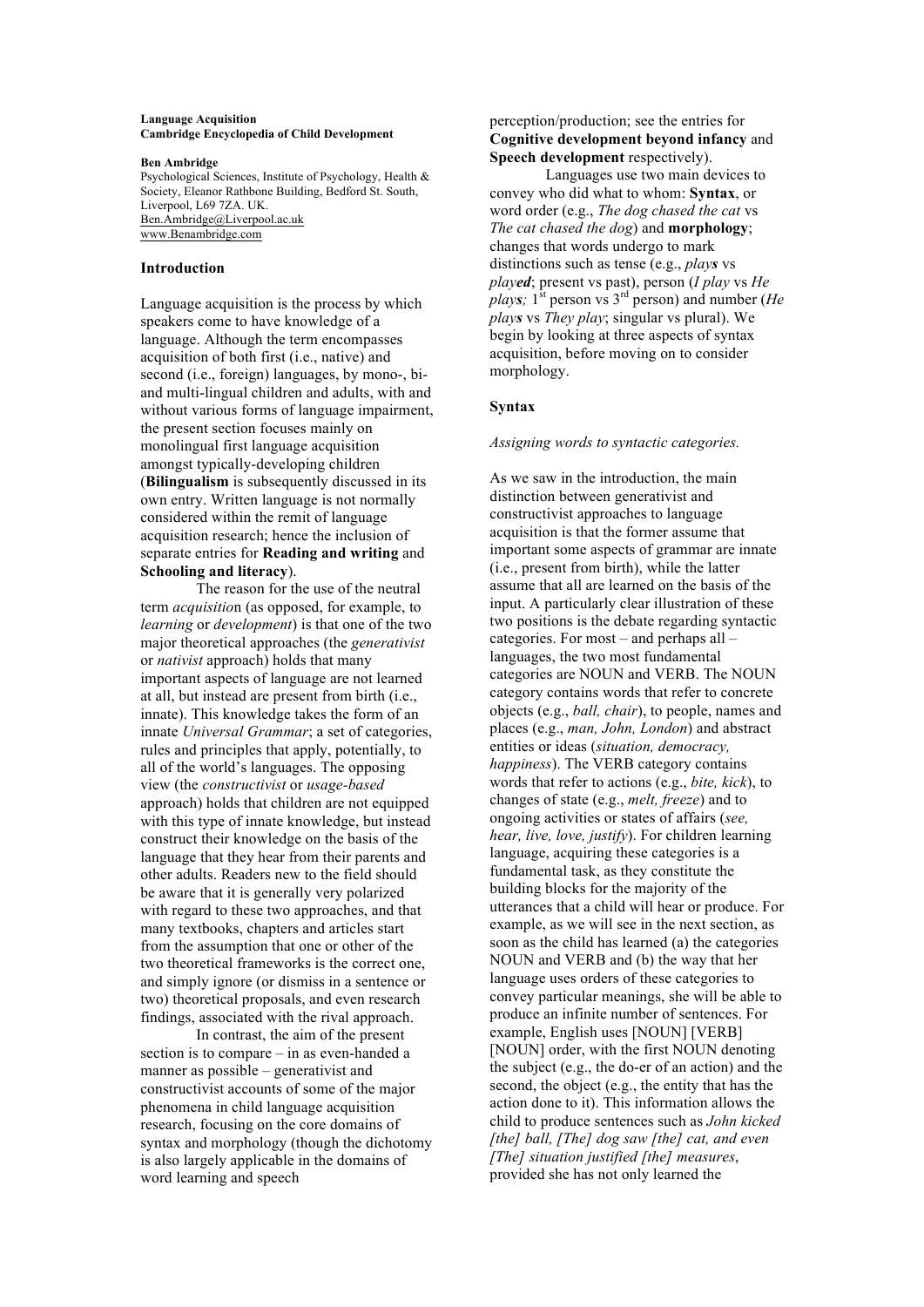necessary words, but assigned each to the relevant syntactic category (e.g., dog=NOUN, justify=VERB).

So, just how do children do this (given that words in the speech stream do not, of course, come with syntactic category labels)? According to generativist accounts, the categories themselves are innate. That is, the knowledge of Universal Grammar with which children are born includes the knowledge that languages contain the categories NOUN and VERB. This simplifies the problem, as children are not faced with the task of building these categories from scratch, but does not solve it entirely: Children must still somehow assign each of the words that they hear to one of these pre-existing categories (not just NOUN and VERB, but also ADJECTIVE [e.g., *happy, sad*], DETERMINER [e.g., *the, a*], PREPOSITION [e.g., *in, on*], WH-WORD [e.g., *what, who*], etc.).

Perhaps the two leading generativist proposals for how children do this are those of Pinker (1987) and Christophe, Milotte, Bernal & Lidz (2008). Under Pinker's *semantic bootstrapping* hypothesis, children's innate knowledge of language contains not only syntactic categories (e.g., NOUN, VERB), but also semantic categories (e.g., PERSON/THING, ACTION/CHANGE OF STATE) and linking rules that pair-up the two  $(e.g., PERSON/THING = NOUN:$ ACTION/CHANGE OF STATE = VERB). This helps the child because, unlike syntactic categories, semantic categories are observable in the world. Suppose, for example, that the child hears a sentence such as *The dog bit the cat*, while seeing this event takes place. We also need to assume that the child knows what *dog, cat* and *bite* mean (i.e., she is aware of the particular aspect of the unfolding event to which each word refers). This real-world knowledge (e.g., that *dog* and *cat* are THINGS and *bite* is an ACTION) allows the child to assign each word to the relevant syntactic category: *dog*=THING=NOUN, *cat*=THING=NOUN, *bite*=ACTION=VERB. Once the child has used these linking rules to break into the system, they are largely abandoned in favour of distributional analysis: Items that occur in the same sentence positions are grouped into the same category. This allows the child to correctly classify NOUNs that do not refer to THINGS and VERBs that do not refer to ACTIONs. For example, *situation* could be assigned to the NOUN category on the basis that, like dog and cat, it tends to occur immediately after *the*.

One potential problem for Pinker's theory is that it would seem to predict that VERBs that do not denote ACTIONs should be learned later in development. In fact, nonactional verbs such as *have, get, see* and – of course – *want* tend to number amongst children's earliest verbs (though one could argue that they are using them with a more actional meaning than do adults). A second potential problem is that children will hear NOUNs that refer to ACTIONs (e.g., *spanking*), which could therefore be incorrectly assigned to the VERB category (we will encounter a third in the following section). Pinker's (1987) solution to these problems is to have the linking rules operate only probabilistically, competing with other factors such as distributional analysis. However, this solution is in danger of raising more problems than it solves. For example, if the child is unable to definitively assign *any* words to syntactic categories on the basis of their meaning alone (e.g., dog=THING=NOUN), then distributional analysis will reveal that *situation* is in the same category as *dog*, but not what category this is.

Christophe et al (2008) propose that children use function words to identify syntactic categories. For example, their innate knowledge could include the information that, if a phrase contains a DETERMINER (e.g., *the* or *a*) plus one other word, then that word must be a NOUN. This raises the question of how children know that *the* and *a* are DETERMINERs. Christophe et al's (2008) solution is again innate knowledge. One relevant piece of knowledge is that a DETERMINER can combine with a NOUN to form a NOUN PHRASE (e.g., *the dog; the cat*). Another is that a sentence (or, more strictly speaking, a clause) can contain two NOUN PHRASES, but only one VERB PHRASE. Armed with this knowledge, if the child hears a sentences such as *The dog bit the cat*, she will be able to infer that *the dog* and *the cat* are NOUN PHRASES, and hence that *the* is a DETERMINER and *dog* and *cat* nouns. A problem for this account is that it is far from clear that there exist suitable 'flags' for every syntactic category (e.g., DETERMINERS are flags for the NOUN category), even in English, let alone for every language of the world. For example Russian does not use DETERMINERS, so a different flag would be needed. (Incidentally, the DETERMINER category has provoked particularly intense debate between the two sides; see the further readings section for one relevant paper).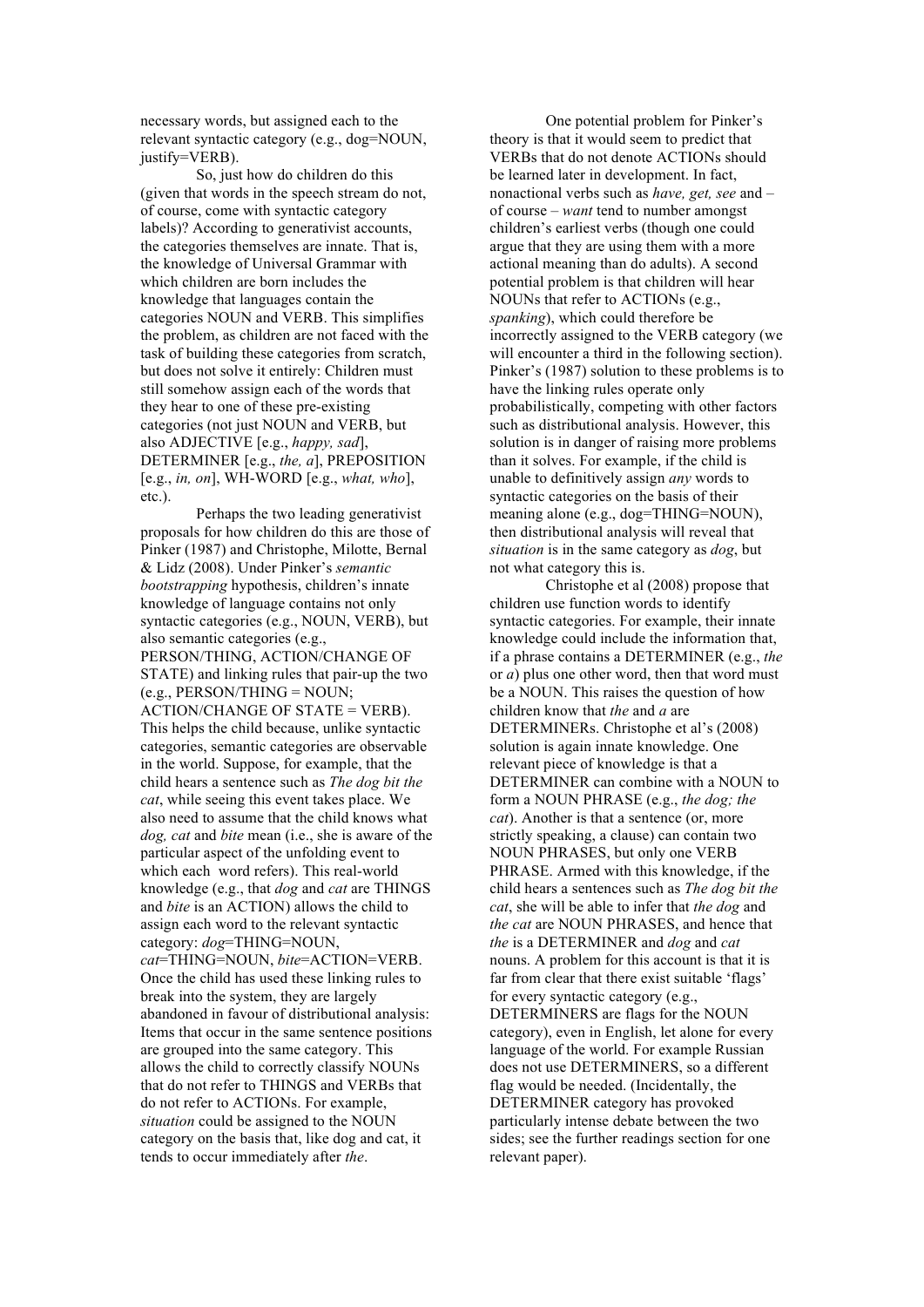Constructivist accounts sidestep this problem by arguing that children do not need flags or ways to bootstrap into innate syntactic categories, because there are no innate syntactic categories. Instead, children build these categories gradually from the input using distributional analysis. Although this proposal shares with that of Pinker (1987) the use of distributional analysis, the difference is that children simply use these distributionallydefined clusters directly, rather than hooking them up to innate categories. For example, a child might learn that, if two nouns have both appeared after *the* (e.g., *the book, the ball*) and the first has appeared with *a* (e.g., *a book*), then the second can probably also be used with *a* (e.g., *a ball*). This process is driven by the input, and makes no reference to an innate category of NOUN or DETERMINER. Another difference from proposals such as that of Pinker (1987) is that the distributional analysis is *functionally based*. Children group together not only words that share similar distributions, but also those that are used in similar ways. For example, the verbs *want*, *buy, eat* and *like*, while not particularly similar on the surface, usually involve a human and a smaller inanimate object. A *car* is not like a *movie*, but both can be bought, rented or stolen by humans, and can be good or bad, long or short, cheap or expensive etc.

An advantage of this account is that using fine-grained distributionally-defined clusters avoids some of the problems associated with relatively coarse syntactic categories. For example, a learner who assigned count (e.g, *book*) and mass nouns (e.g,. *mud*) to a single innate NOUN category would make non-childlike errors such as *\*a mud*. A learner who formed more fine-grained distributional clusters (e.g., count noun, mass noun), and used these clusters in production would not make such errors (Freudenthal, Pine & Gobet, 2005). A disadvantage of the constructivist account is that it does not offer a satisfactory explanation of how children acquire the abstract rules that allow them to produce novel sentences; a question to which we now turn.

### *Combining words into sentences*.

An important assumption of the generativist approach is that children's innate Universal Grammar contains not only syntactic categories (e.g., NOUN, VERB), phrases (e.g., NOUN PHRASE, VERB PHRASE) and syntactic roles (e.g., SUBJECT, OBJECT), but also rules for combining them into sentences. For example, children are born with rules that

# form a sentence by combining a SUBJECT NOUN PHRASE, and a VERB PHRASE (which may contain, in addition to the VERB, an OBJECT NOUN PHRASE):

[NP<sub>SUBJECT</sub>] [VP[V] [NP<sub>OBJECT</sub>]<br>The dog bit the cat bit the cat

These rules are often represented using a syntactic tree. Figure 1 illustrates these rules, as well as one that we met in the previous section: that a NOUN PHRASE may contain a determiner (e.g., *the, a*) as well as the NOUN.





As we saw above, because these rules are innate rather than learned, as soon as children have assigned words to the relevant syntactic categories, they are almost ready to begin using them to produce sentences. The reason they are not quite ready is that the innate rules (e.g.,  $VP = V + NP$ ) do not specify the order of the constituents. Indeed, they cannot do, because this varies between languages. For example, in English, a VERB PHRASE consists of a VERB, followed by a NOUN PHRASE (e.g, *[kicked] [the ball]).* In Turkish, a VERB PHRASE consists of a VERB preceded by a NOUN PHRASE (e.g., *[the ball] [kicked]*. Because the VERB is the "head" of the VERB PHRASE (just as all phrases are named after their head category), we say that English is *head-first*, while Turkish is *head-final*. Thus, a key assumption of the generativist approach is that, before children can use their innate rules to produce sentences, they must first set the *head-direction parameter*: a kind of inbuilt mental switch with two settings (*head first/head final*).

An advantage of parameter-setting approaches (e.g., Sakas & Fodor, 2001), is that, because children can set the headdirection parameter on the basis of, in principle, a single utterance, they explain the fact that children seem to learn language relatively quickly, and rarely, if ever, make word order errors with these type of basic sentences (e.g., \**The dog the cat bit*). A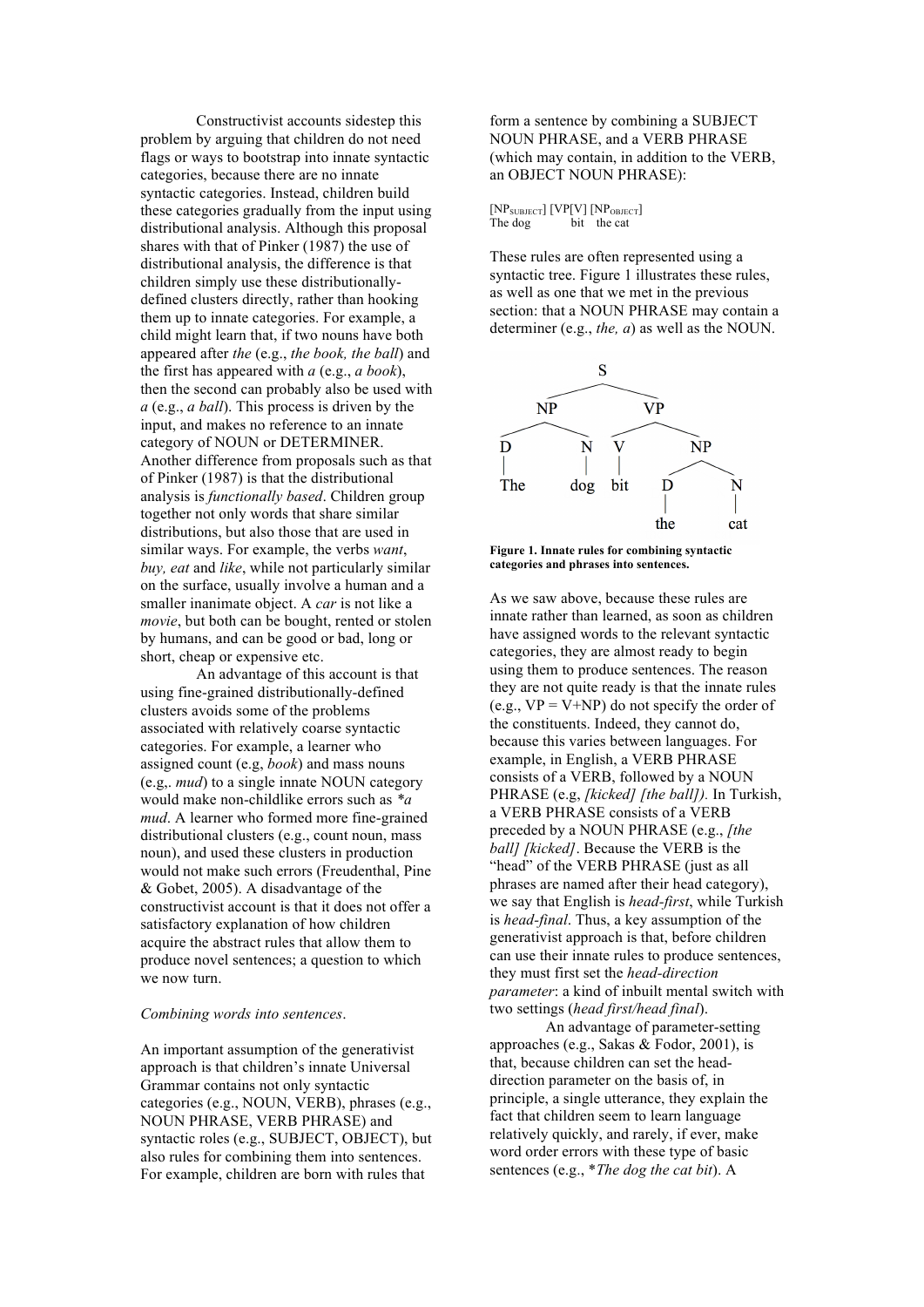problem for parameter setting approaches is that it is unclear how children are able to recognize the heads in the language that they hear. For example, an English speaking child could use an input sentence such as *The man kicked the ball* to set the head-direction parameter, only if she were somehow able to recognize *kicked* as the head of the VP *kicked the ball*; but, of course, speech does not come with these labels. A second problem is that, because children must set multiple parameters simultaneously, many sentences will not provide unambiguous evidence of the correct settings. One possible solution to these problems is that children use phonological information to set the parameter (e.g., Christophe et al, 2008). For example, headfirst language tend to place stress on the end of the phrase (e.g., *kicked the ball*), and headfinal language at the start (*the ball kicked*). However, it is far from clear that this correlation is sufficiently robust for the strategy to be reliable crosslinguistically.

An alternative generativist approach is Pinker's (1987) syntactic bootstrapping hypothesis. In addition to the innate linking rules discussed above (one linking ACTION to VERB), Pinker proposes rules linking AGENT (the do-er of an action) to SUBJECT and PATIENT (the entity that has the action done to it) to OBJECT. This would allow the child to use a sentence such as *The dog bit the cat* (AGENT ACTION PATIENT) to discover that English uses SUBJECT VERB OBJECT word order. Together with other innate linking rules, this knowledge would allow children to infer the syntactic structure of the target language (e.g., Figure 1, for English). However, in addition to the problems discussed above (including the existence of nonactional verbs, and actional nouns), Pinker's account (1987) suffers from the problem that some languages (e.g., Dyirbal) link semantic and syntactic categories in a different way to English. Furthermore, languages differ as to which entity they conceptualize as the **PATIENT** of a given event. For example, the Chechen-Ingush equivalent of *Johnny hit Tommy with a stick* has *a stick* rather than *Tommy* as the PATIENT (a rough paraphrase would be *Jonny hit a stick onto Tommy*).

According to the constructivist approach, children do not have innate categories or rules, but instead learn basic word order from the input. Children start out with rote-learned holophrases (e.g.,  $I + hold + it$ ; *I+eat+it; I+get+it*), across which they abstract to acquire low level *lexically-specific construction schemas* or *slot-and-frame patterns* (e.g., *I [ACTION] it*). Later, children

analogize across these partially-abstract schemas (e.g., *I [ACTION] it; He's [ACTION]ing it; She's eating [THING]*) to arrive at a wholly abstract [SUBJECT] [VERB] [OBJECT] construction.

An advantage of the constructivist approach is that it offers an explanation of the fact that children's linguistic development appears to be not only uneven (which we would not expect if children have generativiststyle abstract knowledge), but uneven in a way that reflects the input; i.e., forms that are frequent in the input are acquired earlier, and show lower error rates, than more frequent forms (e.g., Tomasello, 2003; Ambridge & Lieven, 2015; Ambridge, Kidd, Rowland & Theakston, 2015). For example (1) in naturalistic data studies, a high proportion of children's utterance appear to reflect the use of a small number of slot-and-frame patterns whose source forms are frequent in the input; (2) in elicitation studies, young children rarely produce full SUBJECT VERB OBJECT sentences with novel verbs; but when they do, they almost always use pronoun forms that suggest the use of a slot-and-frame pattern (e.g., *He's [ACTION]ing it*); (3) in weirdword-order studies, young children imitate unconventional word orders for low-frequency and novel verbs, but not high-frequency, familiar verbs.

A potential problem for the constructivist approach is that, when tested with comprehension paradigms, children show evidence of generativist-style abstract knowledge of word order from a much younger age. For example, even young twoyear-olds are able to point to a matching video in response to a sentence such as *The duck is glorping the bunny* or *The bunny is glorping the duck*. However, one could argue that the predictions of the constructivist account relate not to age, but unevenness (Ambridge & Lieven, 2005). A more serious problem for this approach is that it offers only a very general sketch of how children move from lexicallyspecific to abstract constructions (e.g, Tomasello, 2003: 163-169) and that this aspect of the account has not, to our knowledge, been tested empirically. In contrast, the generativist approach – by essentially placing adult levels of abstract knowledge in the head of the child – sidesteps this problem; though at the expense of failing to satisfactorily explain the apparent unevenness of children's early syntactic knowledge.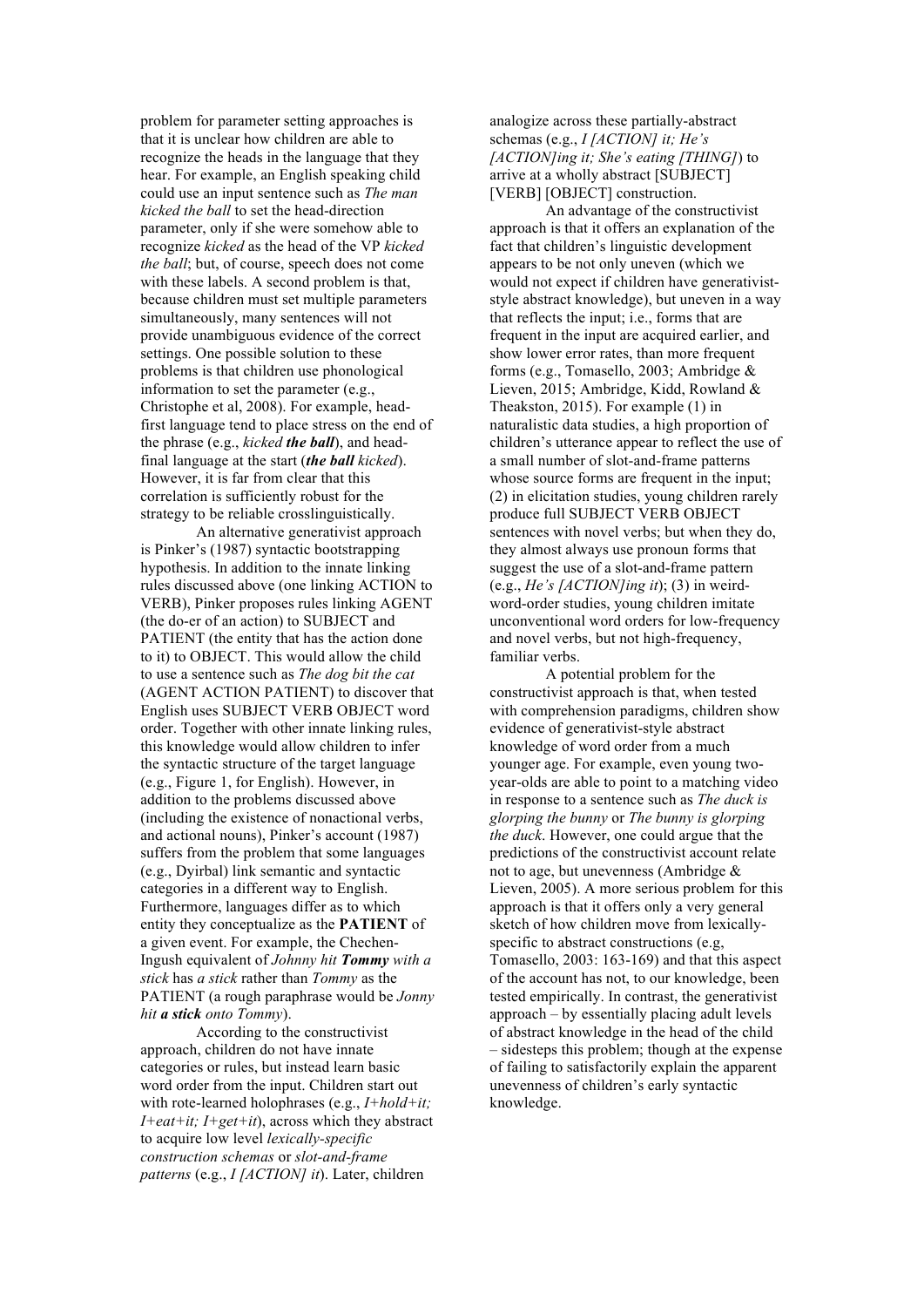#### *Movement constructions*

The debate plays out in a very similar way for "movement constructions": passives (e.g., *The*) *cat was bitten by the dog*), relative-clause sentences (e.g., *The cat who the dig bit chased the mouse*) and – our example construction for the present section – questions. Generativist approaches assume that children's innate knowledge of Universal Grammar contains two *movement rules*. One (*subject-auxiliary inversion*) moves the auxiliary (e.g., *can*) from after to before the subject (e.g., *he*). The other (*wh-movement*), which applies to *wh-* but not *yes/no* questions, moves the wh-word from its underlying position at the end of the sentence to the beginning of the sentence (see Figure 2):



**Figure 2:** *Wh-***movement and subject-auxiliary inversion in questions**

This movement is illustrated by the subscript notation, with  $t_i$  and  $t_k$  indicating the positions from which  $What<sub>i</sub>$  and  $can<sub>k</sub>$  have moved. That is, the sentence starts out as *He can eat what?*, then is successively transformed into *What he can eat?* and *What can he eat?* by subjectauxiliary inversion and wh-movement respectively.

Just as for basic word order, the advantage of generativist accounts of question acquisition (e.g., Santelmann, Berk, Austin, Somashekar & Lust, 2002) is that they explain why children appear to acquire questions relatively quickly and easily, despite their unusual word order. Furthermore, although, for certain question types, children make wordorder errors at relatively high rates (i.e., 50% and above), these errors are not random, but appear to reflect misapplication of the movement rules. For example, one error type that is particularly frequent, especially for negative questions, is auxiliary doubling (e.g., \**What does he doesn't like?*), which can be analysed in terms of "copying plus deletion failure". Wh-movement is applied correctly, but the subject-auxiliary inversion rule goes awry. The child correctly copies the auxiliary from its original position (after *he*) to its new position (before *he*), but then forgets to delete the original. Another common error type, subject auxiliary uninversion (e.g., *\*What he can eat?*) can be explained in terms of failure to apply the subject-auxiliary inversion rule altogether. The generativist approach even has

a ready explanation of why error rates vary for different question types. For example, uninversion errors are more common for *do* (e.g., \**What he does like?*) than for modal auxiliaries such as can (e.g., *\*What he can eat?*). Generativist accounts argue that children have difficulty applying their innate movement rule to *do*, as (unlike, for example, *can*) it is not present in the original form of the utterance, and has to be inserted as an additional stage of the movement process

He likes what?  $\rightarrow$  What he likes?  $\rightarrow$  What he does likes?  $\rightarrow$  What does he like? He can eat what?  $\rightarrow$  What he can eat?  $\rightarrow$  What can he eat?

A problem for generativist accounts is that error rates vary not just according to the identity of the auxiliary (e.g., *do* vs *can*) but to the particular *wh-*word+auxiliary combination. Furthermore, these error rates do not vary at random, but are correlated with the frequency of the relevant wh-word+auxiliary combination in the input (Ambridge  $\&$ Rowland, 2009). For example, *what+can*, *what+does* and *why+can't* questions are relatively frequent in the input, and show relatively low error rates in an elicited production study (approximately 15%). *What+doesn't* and *what+can't* are less frequent, and show much higher error rates (approximately 30%). Constructivist researchers take findings of this type as evidence for their claim that, just as for simple declarative sentences, children start out with low-level lexically-specific slot-and-frame patterns (e.g., *Why can't [THING] [PROCESS]*), and only gradually analogize across these patterns to acquire fully abstract adultlike knowledge (e.g., *[WH-WORD] [AUXILIARY] [SUBJECT] [VERB]?*).

A problem for constructivist accounts is that they do not offer a satisfactory explanation of why children produce the particular error types that they do. There is some evidence that both universion and auxiliary-doubling errors reflect children's attempt to combine frames, as in the following examples:

What + He can  $[PROCES]$  = \*What he can  $[PROCES]$ ? What does [THING] [PROCESS] + He doesn't [THING  $PROCESS = *What does he doesn't [PROCESS]$ ?

Indeed, Ambridge and Rowland (2009) found that only children who produced a well-formed positive question with a particular *wh*word+auxiliary combination (e.g., *What does…*) produced an auxiliary-doubling error for the corresponding negative question type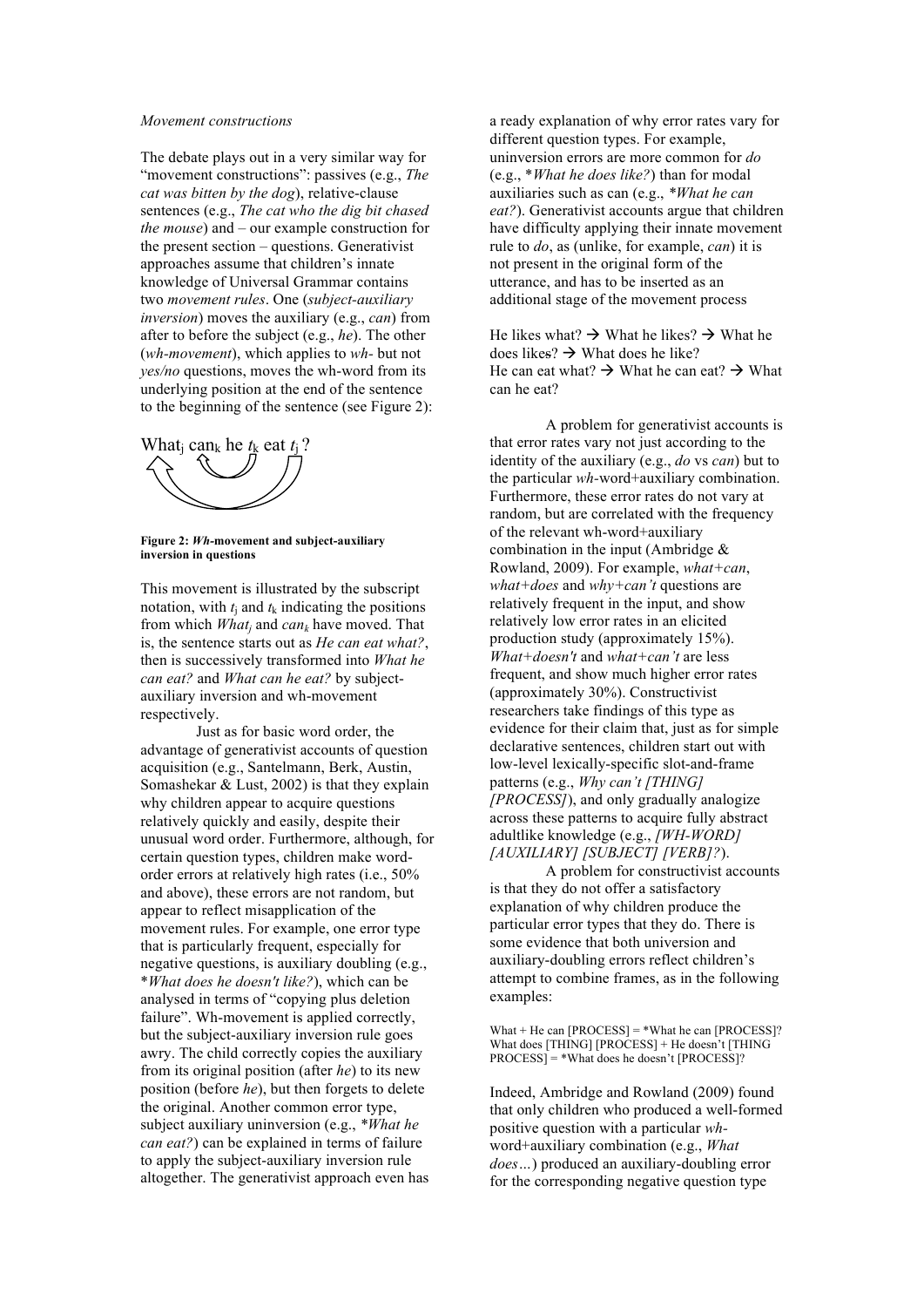(*\*What does he doesn't like?*); a finding that the authors took as evidence for schema combination (e.g., *What does + he doesn't like = \*What does he doesn't like?*). However, this proposal is rather *ad hoc*, as it does not explain why children do not make similar errors for other sentence types (e.g., declaratives).

A more fundamental problem for the constructivist approach is that, just as we saw for basic word order sentences in the previous section, it does not offer a satisfactory account of how children move from lexically-specific slot-and-frame patterns (e.g., *Why can't [THING] [PROCESS]?*) to abstract adultlike knowledge (e.g., *[WH-WORD] [AUXILIARY] [SUBJECT] [VERB]?*). Again, the generativist approach circumvents this problem by attributing this knowledge to children from birth; but at the expense of explaining the apparent unevenness of their early performance.

### **Morphology**

Again, the generativist-constructivist debate plays out in a similar way with regard to the acquisition of inflectional morphology; the system that languages use to mark distinctions such as tense (e.g., *plays* vs *played*; present vs past), person (*I play* vs *He plays;* 1st person vs 3rd person) and number (*He plays* vs *They play*; singular vs plural). Generativist approaches again assume an innate rule, which ensures that – although some lexical learning is of course required – children can apply any inflection that they know to any verb that they know. Constructivist approaches again assume that children start out with rote-learned forms (e.g., *plays, walks, runs*), and only later abstract and analogize across these forms to acquire, first, slots-and-frame patterns or morphological constructions (e.g., [ACTION]+s) and, later, a fully abstract adultlike construction (e.g., [VERB]+[INFLECTION]).

Generativist researchers take as evidence for their approach the finding that rates of agreement (i.e., person and/or number marking) error (e.g., using a 3sg verb form with a 1sg subject) are extremely rare (i.e., generally <5%, regardless of the language studied):

Children simply don't say *I likes ice cream* [A 3sg form in a 1sg context]… The correct agreement features on verbal inflectional morphemes are known (Wexler, 1998: 42)

Young German-speaking children… do not make agreement mistakes (Wexler, 1998: 19)

Again, the main advantage of the generativist approach is that it offers an explanation of how children seem to quickly master linguistic systems that are often extremely complex (e.g., Spanish has 40 different person+number inflections in the present tense alone). Again, however, a problem for the approach is that children's development appears to be uneven, in way that reflects the statistics of the input. For example, a corpus study of two children learning Spanish (Aguado-Orea & Pine, 2015) found that an overall error rate of <5% disguised considerable variation across different person/number inflections. To take an extreme case, 3sg forms (e.g, [El] juega, 'he plays'), which are the most frequent in the input, showed an error rate of just 0.7%. On the other hand, 3pl forms (e.g., [Ellos] juegan, 'they play]), which are rare in the input, showed error rates of 34% and 46% (for Juan and Lucia respectively).

As for similar findings in the domain of syntax, constructivist researchers take this unevenness in development as evidence for their gradual-learning, input-based approach. Again, the main problem for this approach is that it does not offer a satisfactory account of how children reach the adult state. Again, the generativist approach, under which the child state is effectively the same as the adult state, does not suffer from this problem, but lacks a ready explanation of apparent input effects.

A similar situation holds for perhaps the most-studied phenomenon in the domain of inflectional morphology: *root-infinitive* (or *optional-infinitive*) errors. Children learning many languages make errors in which they fail to mark tense and/or person+number agreement in contexts in which adults would do so:

**Root infinitive error Adult form** \*John Fussball spielen

\*John play football John plays/is playing football

Generativist accounts (e.g., Wexler, 1998) view these errors in terms of either a mis-set parameter (e.g., children incorrectly assume that they a learning a language that does not mark tense/agreement on verbs, such as Mandarin Chinese) or a "genetically-specified (and withering away in time)" (Wexler, 1998: 27) innate constraint that prevents children from inflecting verbs for both tense and agreement at once. Constructivist accounts assume that children produce these forms because memory limitations force them to omit words from the start of adult utterance. For example, both *\*John play football* and *\*John Fussball spielen* could be truncated forms of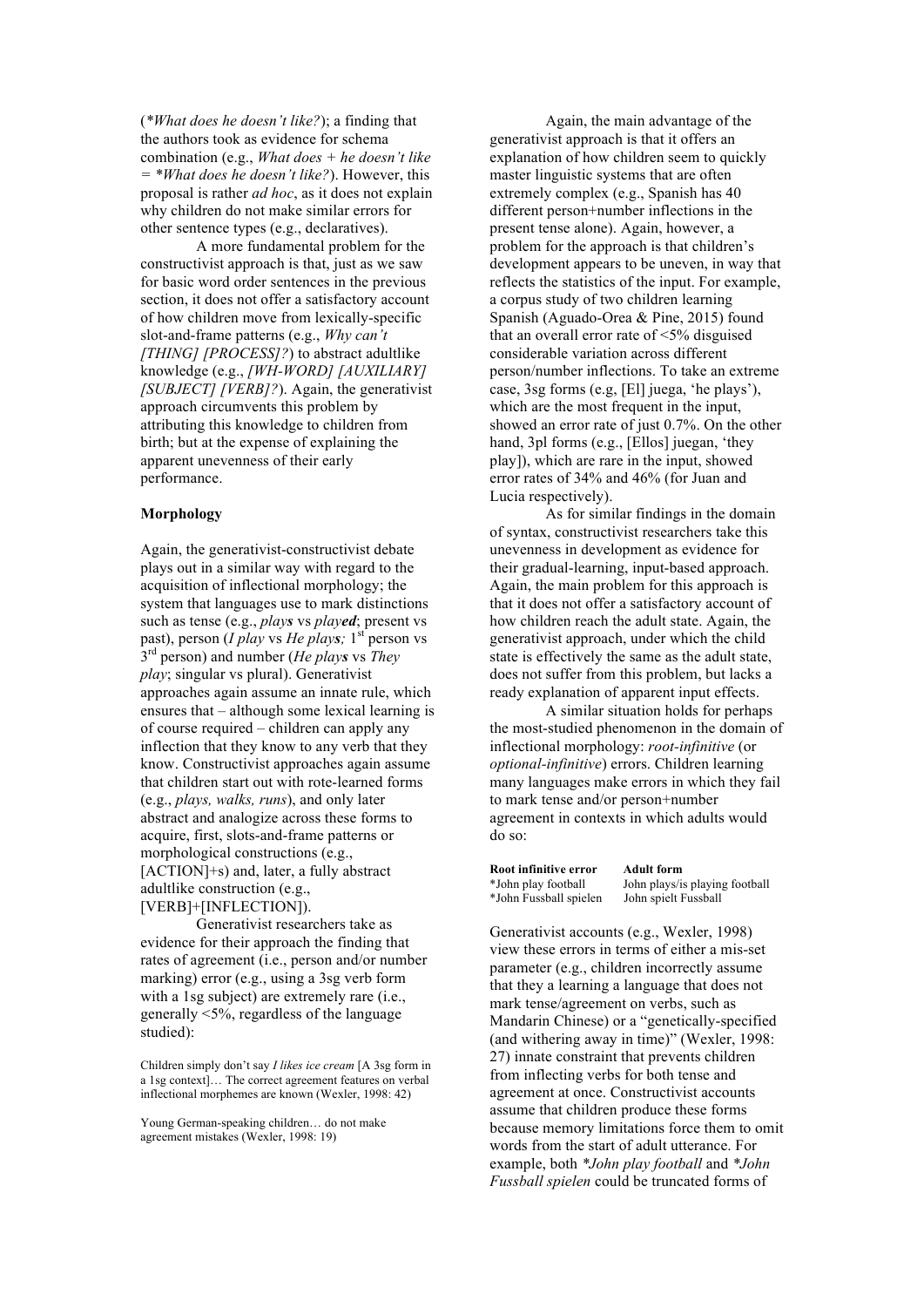adult utterances with modal can/kann (*\*John can play football* and *\*John kann Fussball spielen*). Although this account may sound rather simplistic, when implemented as a computational model, it can explain variation in rates of root-infinitive errors both across different languages, and across different verbs within a given language (Freudenthal, Pine & Gobet, 2010). Again, the drawback of the constructivist approach here is that it does not offer a complete account of how children reach the adult state.

# **Atypical development**

Although this entry has focused mainly on typically developing children, the generativist and constructivist approaches also offer contrasting explanations of atypical language development.

Specific Language Impairment (SLI) is a disorder thought to affect around 5% of children. In order to qualify for a diagnosis of SLI, a child must show impaired language, despite having nonverbal cognitive skills within the normal range, and no hearing or social impairments. Generativist approaches tend to emphasize the *specificity* of the language impairment in SLI. If, as assumed under generativist accounts, children have an innate "language module" with some genetic basis, then it stands to reason that this module can be impaired as the result of a heritable disorder (SLI does seem to have a large hereditary component). Indeed, many generativist approaches (e.g., Van der Lely, 1997) posit that the underlying deficit in SLI is specific not just to language, but to some particular subcomponent of the system, such as movement rules or inflection, as discussed above. Consistent with this view, children with SLI seem to be particularly impaired in these domains, above and beyond their more general language impairment. Constructivist approaches view the underlying cause of SLI as some more general deficit in memory and/or processing; perhaps, in particular, the processing of rapidly-changing stimuli. Consistent with this view, the general cognitive abilities of children with SLI, while – by definition – within the normal range, tend to be below average. Indeed, Hayiou-Thomas, Bishop and Plunkett (2004) found that if typically-developing children are placed under high cognitive load, they display a pattern of linguistic impairments that is very similar to that seen in SLI.

Also relevant to this debate is the trajectory of language acquisition shown by children with other developmental disorders, including autism, Down syndrome, fragile X and Williams syndrome (see, Rice, Warren & Betz, 2005, for a particularly comprehensive review). However, determining the pattern of impaired and spared linguistic abilities in each of these disorders has proved extremely difficult. Part of the problem is that deficits that are, in principle, independent of syntactic and morphological development (e.g., the social communication deficit that is diagnostic of Autism Spectrum Disorder) may, in practice, impact negatively upon both language acquisition (i.e., by effectively reducing the amount of linguistic exposure or uptake) and the tools used to assess it (i.e., upon children' ability to complete production tasks and other diagnostic assessments).

### **Summary**

The field remains divided with regard to the question of how language is acquired. Generativist approaches posit a considerable degree of innate, specifically linguistic knowledge (e.g., syntactic categories, and rules for (a) combining categories into phrases and sentences, (b) movement and (c) inflection). In contrast, constructivist approaches assume that children learn syntactic categories, sentence constructions (including questions) and morphological constructions by generalizing across the input.

Consequently, the two approaches have complementary strengths and weaknesses. By positing innate abstract knowledge, the generativist approach avoids the problem of explaining how this knowledge is acquired, but fails to offer a satisfactory explanation of the fact that children's linguistic development is uneven, in a way that seems to reflect the input. Conversely, by positing that children's early knowledge consists of lowlevel lexical schemas (slot-and-frame patterns), the constructivist approach naturally explains uneven development, but fails to offer a satisfactory explanation of how children reach the adult endpoint. It is only by attempting to address these weaknesses that research and theory development conducted within one or other of these frameworks can bring us closer to a complete account of child language acquisition.

## **References**

Aguado-Orea, J., & Pine, J. M. (2015). Comparing Different Models of the Development of Verb Inflection in Early Child Spanish. *PloS one*, *10*(3), e0119613.